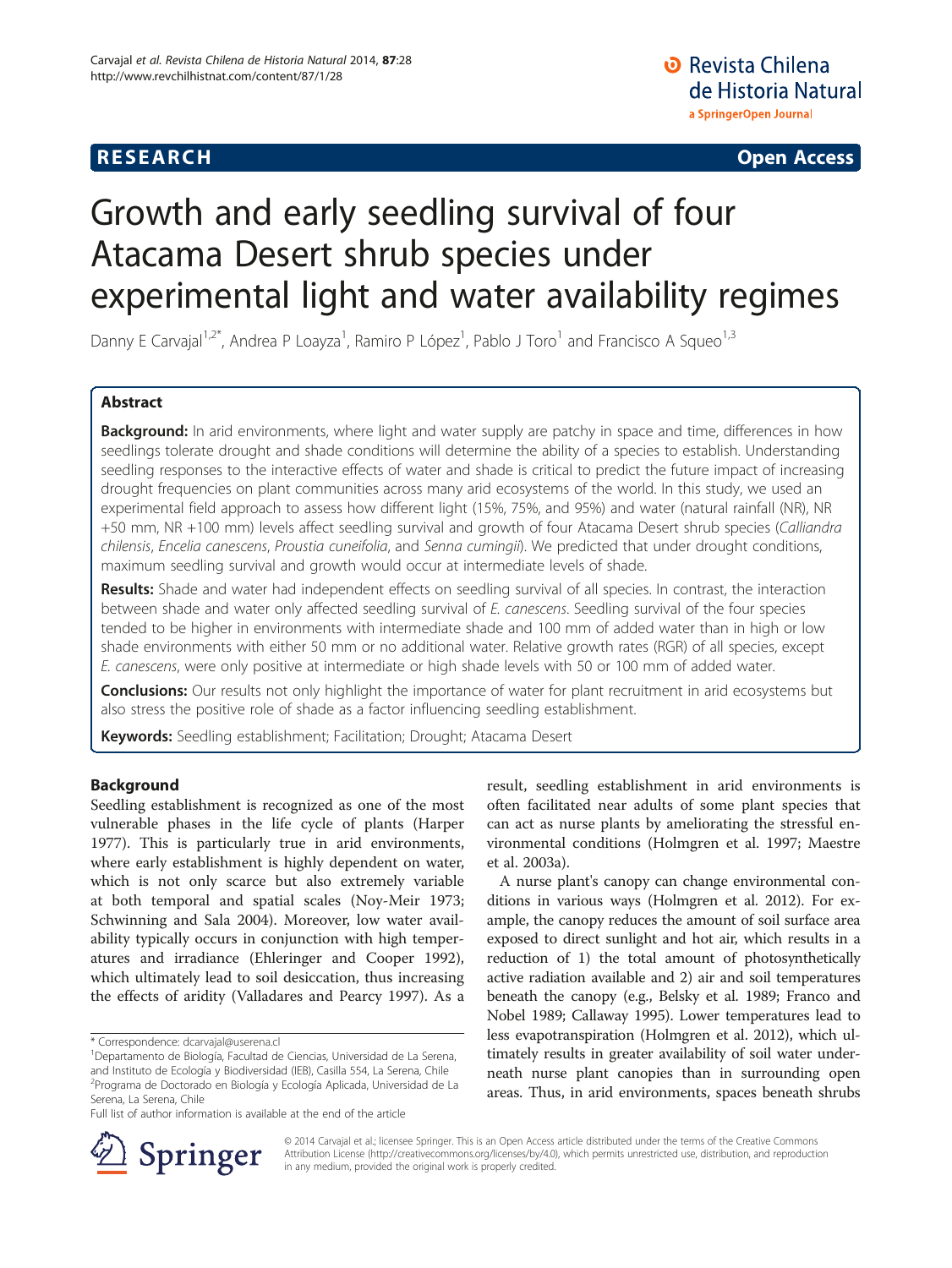usually constitute safe sites (sensu Harper [1977](#page-7-0)) for germination and/or establishment.

The provision of a more mesic environment mediated by shade is one of the most important effects of the presence of a nurse species (Callaway [1995\)](#page-7-0). However, different shrub species differ in the shade intensities they provide (e.g., Pugnaire et al. [2004](#page-8-0)); hence, the quality of safe sites is contingent on shrub species, ontogeny, and size, among other factors. Nonetheless, it is expected that in arid environments shrubs that provide intermediate shade intensities should provide the best conditions for seedling growth and survival (Holmgren et al. [1997](#page-8-0)) because they ameliorate environmental conditions, while still allowing sufficient light arrival to allow carbon assimilation by the beneficiary.

The Atacama Desert is considered one of the most arid places on Earth. This region experiences recurrent long periods of strong drought from September to June, which overlaps with summer (December to March), when temperature and radiation are at their maxima. Plant recruitment in this desert is rare, strongly limited by microhabitat availability (Martinez-Tillería et al. [2012](#page-8-0)), and often requires a series of favorable climatic events (Holmgren et al. [2006](#page-8-0)). In this context, it becomes particularly important to gain an understanding of species' environmental tolerances at the time of establishment, as this phase can drive community dynamics (Grubb [1977](#page-7-0)). Early recruitment phases constitute a bottleneck for plant populations; consequently, understanding how the environmental conditions associated to the microhabitats created by nurse plants promote plant recruitment is of fundamental importance in terms of species persistence in the communities. Given the extreme aridity of Atacama, we could expect that safe sites provided by shrubs should be especially important for seedling germination and early survival. However, the degree to which the environmental conditions in these habitats benefit the recruits is likely species specific and depends on the drought and shade tolerances of the beneficiaries.

The few studies examining seedling establishment in the Atacama Desert (Holmgren et al. [2006;](#page-8-0) Squeo et al. [2007](#page-8-0); Gutierrez et al. [2007](#page-7-0); León et al. [2011](#page-8-0)) reveal that recruitment is predominantly limited to years with high rainfall (i.e., ENSO years). This suggests that water may be more critical for recruitment than shade. However, unraveling the interactive effects of shade and drought is a key to understanding regeneration dynamics in arid environments and to assess the potential responses of plant communities in the Atacama Desert to expected global change scenarios. Therefore, a better understanding of the interactive effects of water availability and irradiance on survival and growth of seedlings is critical to predict future impact of climate change of plant communities in this region.

In this study, we used an experimental field approach to assess how light and water affect seedling survival and growth of four native coastal desert shrub species from the southern edge of the Atacama Desert. These shrubs not only are common species in this system but also differ in important aspects of their life histories; therefore, they provide an opportunity to examine how safe site requirements vary among species during their early developmental stages. We predicted that under drought conditions, maximum seedling survival and growth would occur at intermediate levels of shade, which would provide a more mesic microenvironment for plants but allow sufficient light penetration for carbon assimilation.

## Methods

## Study site

The study was conducted from December 2007 to December 2008 at El Romeral basin, located 21 km north of La Serena, in Coquimbo, Chile (29°43′ S to 71°14′ W, 300 m a.s.l.). Mean annual precipitation in the study area for the last 30 years is 78 mm, whereas mean annual temperature is 14.5°C (Squeo et al. [1999](#page-8-0); Squeo et al. [2006](#page-8-0)). During 2008, mean annual temperature was 14.8°C and the cumulative rainfall was 86.1 mm (CEAZA-Met, Romeral Meteorological station).

The soil at El Romeral is of alluvial origin and has a sandy texture mixed with stones and gravel (Squeo et al. [2006](#page-8-0)). The dominant plant community corresponds to a coastal shrub steppe, consisting of hard-leaved low shrubs (Gajardo [1994](#page-7-0)) with a plant cover of around 25%. The dominant plant species are Pleocarphus revolutus and Flourencia thurifera with average photosynthetically active radiation (PAR) levels beneath their canopies of 208 and 196 μmol m<sup>-2</sup> s<sup>-1</sup>, respectively. In open sites, PAR levels reach on average 1,947 µmol m<sup>-2</sup> s<sup>-1</sup>, which is an order of magnitude higher than beneath shrubs.

## Study species

We selected four native shrubs common in the study area for which we have information on their root systems (Squeo et al. [1999;](#page-8-0) Olivares [2003\)](#page-8-0) and leaf characteristics (Olivares [2003;](#page-8-0) León et al. [2011\)](#page-8-0). Briefly, Calliandra chilensis is a small deciduous shrub (approximately 50 cm tall) with a superficial root system; *Encelia* canescens is a small evergreen or deciduous shrub (80 cm tall) with a superficial root system; Senna cumingii is a deciduous shrub (approximately 1.5 m tall) with a dimorphic root system; and *Proustia cuneifolia* is a deciduous shrub (approximately 1.5 to 2 m tall) with a deep root system. All of these species have an open canopy, except for *C. chilensis* which has a compact canopy. All four species are propagated by seed (Pacheco [2000\)](#page-8-0).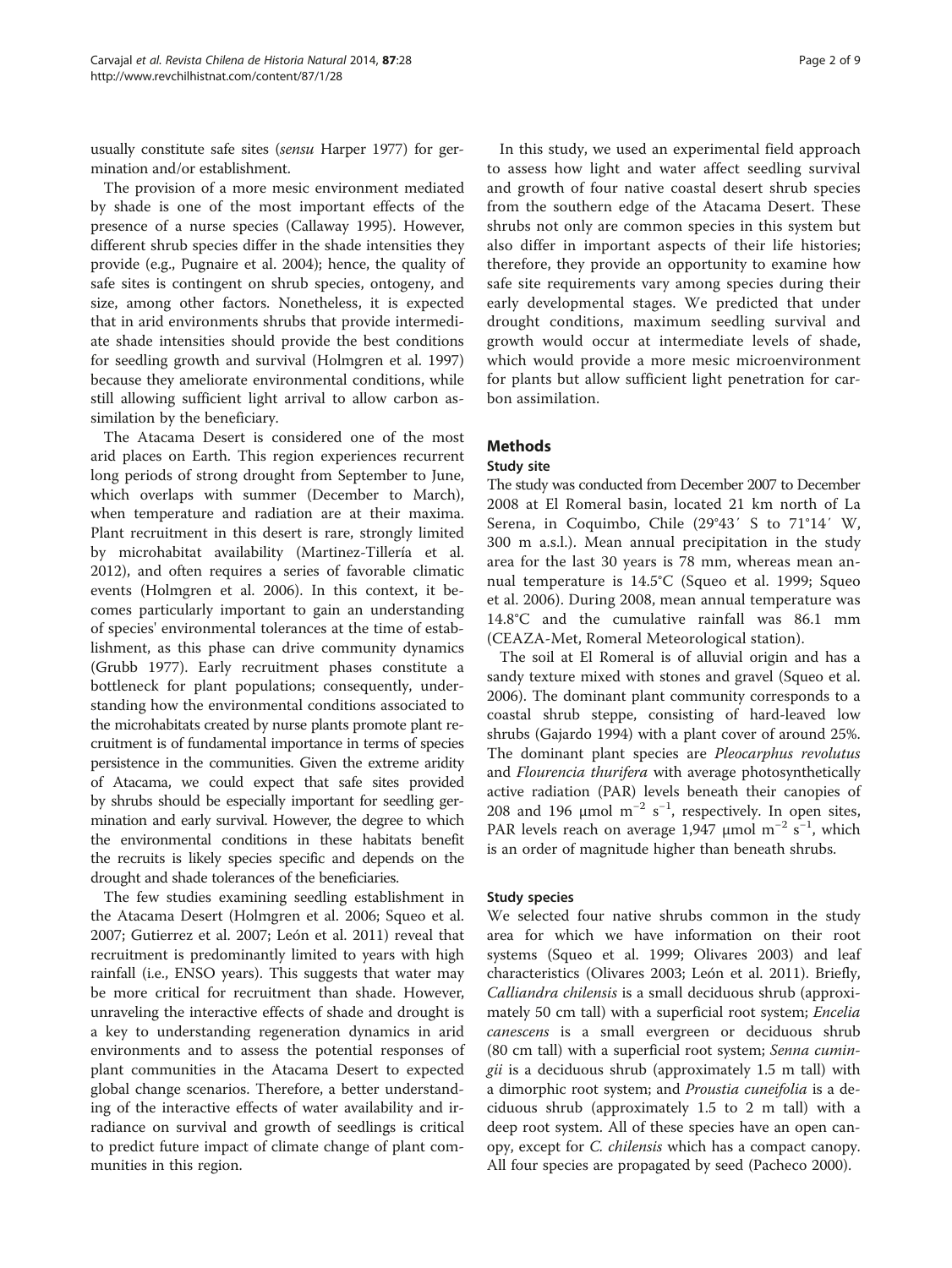#### <span id="page-2-0"></span>Experimental design

We assessed seedling survival in a field experiment set up in a complete randomized block design. Before starting the experiments, all experimental blocks were surrounded with a wire fence to protect seedlings from trampling and vertebrate herbivores. Additionally, a neutral shade cloth (which provided approximately 15% of shade) was placed above the whole experimental site to protect seedlings from birds.

The experiment consisted of five blocks, which is the experimental unit. Each block contains nine experimental plots randomly placed within the block. Individual plots were approximately 2 by 2 m, and each had a unique combination of one of three shades (low, intermediate, and high shades) and three water (natural rainfall (NR) [86.1 mm], natural rainfall plus 50 mm [total water 136.1 mm], and natural rainfall plus 100 mm irrigation [total water 186.1 mm]) treatment levels. The shade levels were obtained by covering individual plots with a shade cloth 1 m above the ground surface. The shade levels for each treatment were 15% in plots without shade (low shade treatment; here, shade was provided only by the shade cloth covering the experimental site), 75% in plots at intermediate shade, and 95% in plots at deep shade. Ambient light levels obtained at midday for each treatment level were approximately 1,100, 180, and 100 µmol  $m^{-2}$  s<sup>-1</sup> for the low, intermediate, and high shade treatment levels, respectively, which quite closely mimic PAR levels in natural conditions. Irrigation was applied using sprinklers of 1-m diameter in four events of 12.5 and 25 mm for the treatments with 50 and 100 mm, respectively. Plants were watered once a week from the first to the fourth week after initial planting. During the experiment, no soil fertilization was applied.

In the beginning of December 2007, we transplanted 20 seedlings from each of the four selected species into each plot. Before transplanting, these seedlings were kept in petri dishes for 2 weeks after emergence in a growth chamber (Binder, model KBWF 240; BINDER, Tuttlingen, Germany) with a 12-h photoperiod, with a stable temperature of 20°C, and with 60% of relative humidity. One week before plants were transplanted to the field, we manually removed all weeds present in the experimental setting. Because experiments were initiated during the drought period, 1 day prior to transplanting, we applied 15 mm of water to emulate conditions that would typically follow emergence in these species (Pacheco [2000](#page-8-0), Martínez-Tillería [2012](#page-8-0)). Moreover, 2 weeks after seedlings were transplanted, we applied 35 mm of irrigation to all plots to ensure seedling establishment prior to the start of the experimental treatments. No seedling mortality was registered during the 2 weeks before seedling survival was estimated.

#### Estimation of seedling survival and growth

To estimate seedling survival, we counted the number of living seedlings every week for the first 8 weeks and every 2 weeks thereafter until the end of the experiment (week 53). To examine seedling growth, we randomly selected five plants of each species for each treatment combination and counted the number of leaves on each plant. The leaf number was recorded on the same days that seedlings were censused. We chose the number of leaves instead of the plant height as a measure of growth, because stem elongation of plants in shade can confound results (Salgado-Luarte and Gianoli [2011](#page-8-0)). Relative growth rate (RGR) was calculated as:  $RGR = (ln$  $H_2$ -ln  $H_1$ )/( $t_2$ - $t_1$ ), where  $H_2$  is the final number of leaves at time  $(t_2)$  and  $H_1$  is initial number of leaves at time  $(t_1)$ . The initial number of leaves was recorded the first week after transplanting, whereas final leaf number was recorded on week 53.

#### Statistical analyses

We examined the effects of shade and drought on seedling survival in two different ways. First, we used generalized linear models (GLMs; Crawley [2007\)](#page-7-0) to examine if shade and drought interacted to determine seedling survival at the end of the experiment. For this analysis, we used a Poisson error distribution and considered

| Table 1 Results of the two-way GLM testing on total |  |
|-----------------------------------------------------|--|
| seedling survival for each species                  |  |

| <b>Species</b> | Parameter            | d.f.           | $x^2$       | P           |
|----------------|----------------------|----------------|-------------|-------------|
| C. chilensis   |                      |                |             |             |
|                | Block                | $\overline{4}$ | 0.0         | 1.000       |
|                | Shade                | $\overline{2}$ | $1.42^{-7}$ | 1.000       |
|                | Water                | $\overline{2}$ | 235.33      | $< 0.0001*$ |
|                | Shade $\times$ water | $\overline{4}$ | 5.59        | 0.23        |
| E. canescens   |                      |                |             |             |
|                | Block                | $\overline{4}$ | 5.95        | 0.2065      |
|                | Shade                | $\overline{2}$ | 34.5        | $< 0.009*$  |
|                | Water                | $\overline{2}$ | 26.5        | $< 0.009*$  |
|                | Shade $\times$ water | $\overline{4}$ | 11.6        | $0.021*$    |
| P. cuneifolia  |                      |                |             |             |
|                | <b>Block</b>         | $\overline{4}$ | 0.15        | 0.70        |
|                | Shade                | $\overline{2}$ | $1.01^{-7}$ | 1.00        |
|                | Water                | $\overline{2}$ | 103.8       | $< 0.0001*$ |
|                | Shade x water        | $\overline{4}$ | 7.4         | 0.12        |
| S. cumingii    |                      |                |             |             |
|                | Block                | $\overline{4}$ | 2.32        | 0.13        |
|                | Shade                | $\overline{2}$ | 6.99        | $0.03*$     |
|                | Water                | $\overline{2}$ | 13.05       | $0.0001*$   |
|                | Shade $\times$ water | 4              | 5.54        | 0.24        |

\*indicates significant differences among treatments.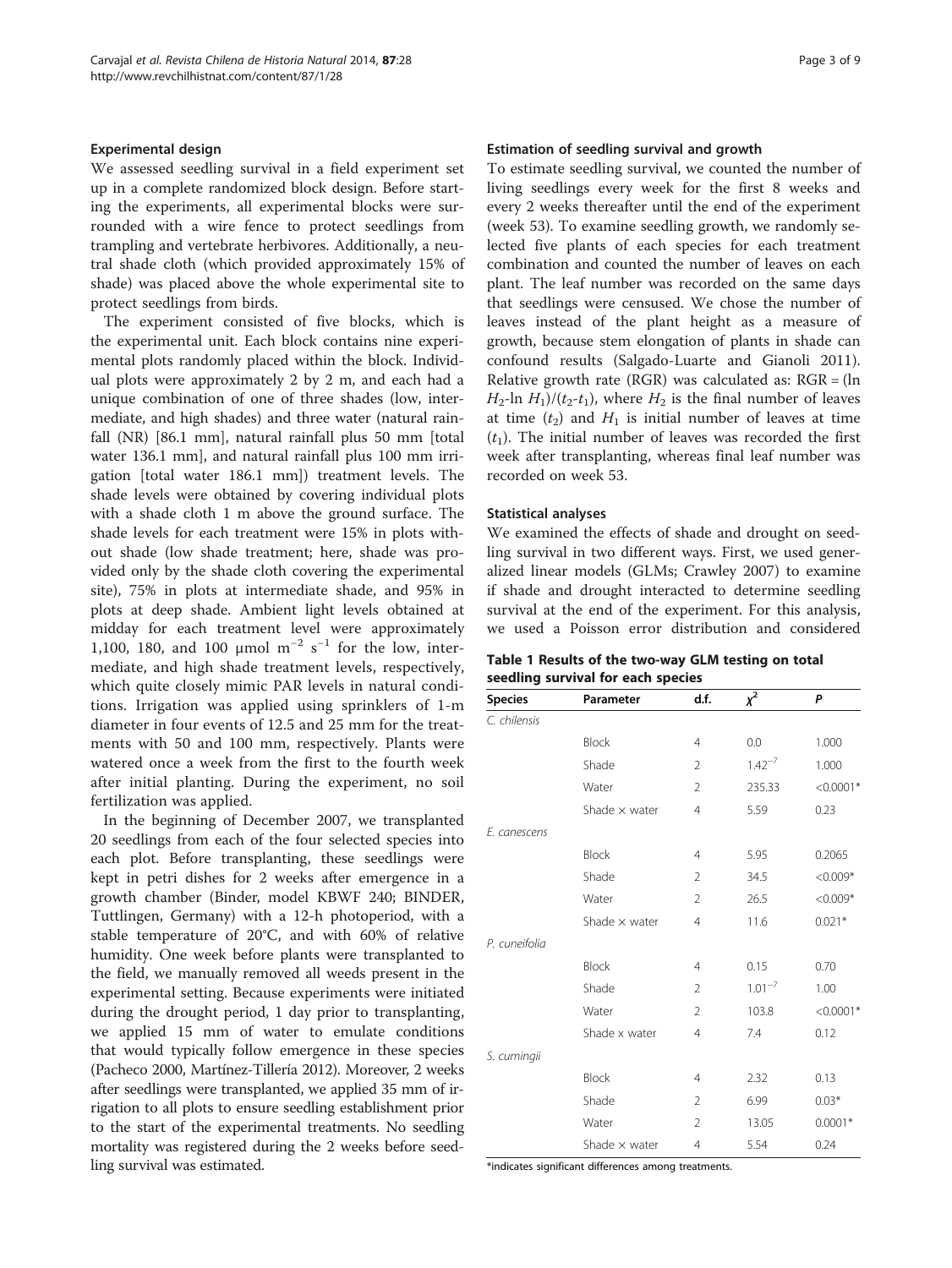<span id="page-3-0"></span>water, shade, and block as the main factors and the number of seedlings alive by week 53 as the response variable. Second, to examine if the temporal pattern of seedling mortality differed among treatments, we performed a Cox's proportional hazards model for each species separately (clustered by block). This analysis describes how the hazard or risk of seedling mortality changes over time in response to explanatory covariates (i.e., shade or water levels) (Fox [2001;](#page-7-0) Lagakos [2009](#page-8-0)). For this purpose, we used the following model:

$$
h(t) = [h_0(t)] e^{(\beta_1 X_1 + \beta_2 X_2)}
$$

Here,  $h(t)$  represents the hazard function at time t,  $h_0$  $(t)$  is the baseline hazard (i.e., the risk of seedling mortality under user-specified control conditions), and  $\beta$  is the estimated change in the log-relative hazard for a unit change in water  $(X_1)$  and shade  $(X_2)$ . For this analysis, we specified the treatments of natural rainfall and low shade as the baseline conditions for comparison because

these represent more closely environmental conditions of the study site.

To examine how water and shade affect the RGR of each species, we conducted a GLM, with water and shade as the main factors and RGR as the response variable. Statistical analyses were performed using the R statistical environment (R Development Core Team [2009](#page-8-0)) and JMP 8.0.2 (SAS Institute Inc.).

## Results

## Seedling survival

Shade affected seedling survival of E. canescens and S. cumingii (Table [1,](#page-2-0) Figure 1); specifically, survival was higher at intermediate shade than at either low or high shade levels. Increasing water irrigation had a significant positive effect on the number of surviving seedlings of all species (Table [1](#page-2-0), Figure 1). The interaction between shade and water only affected seedling survival of E. canescens (Table [1](#page-2-0)). Overall, however, the number of surviving seedlings of all species tended to be higher in

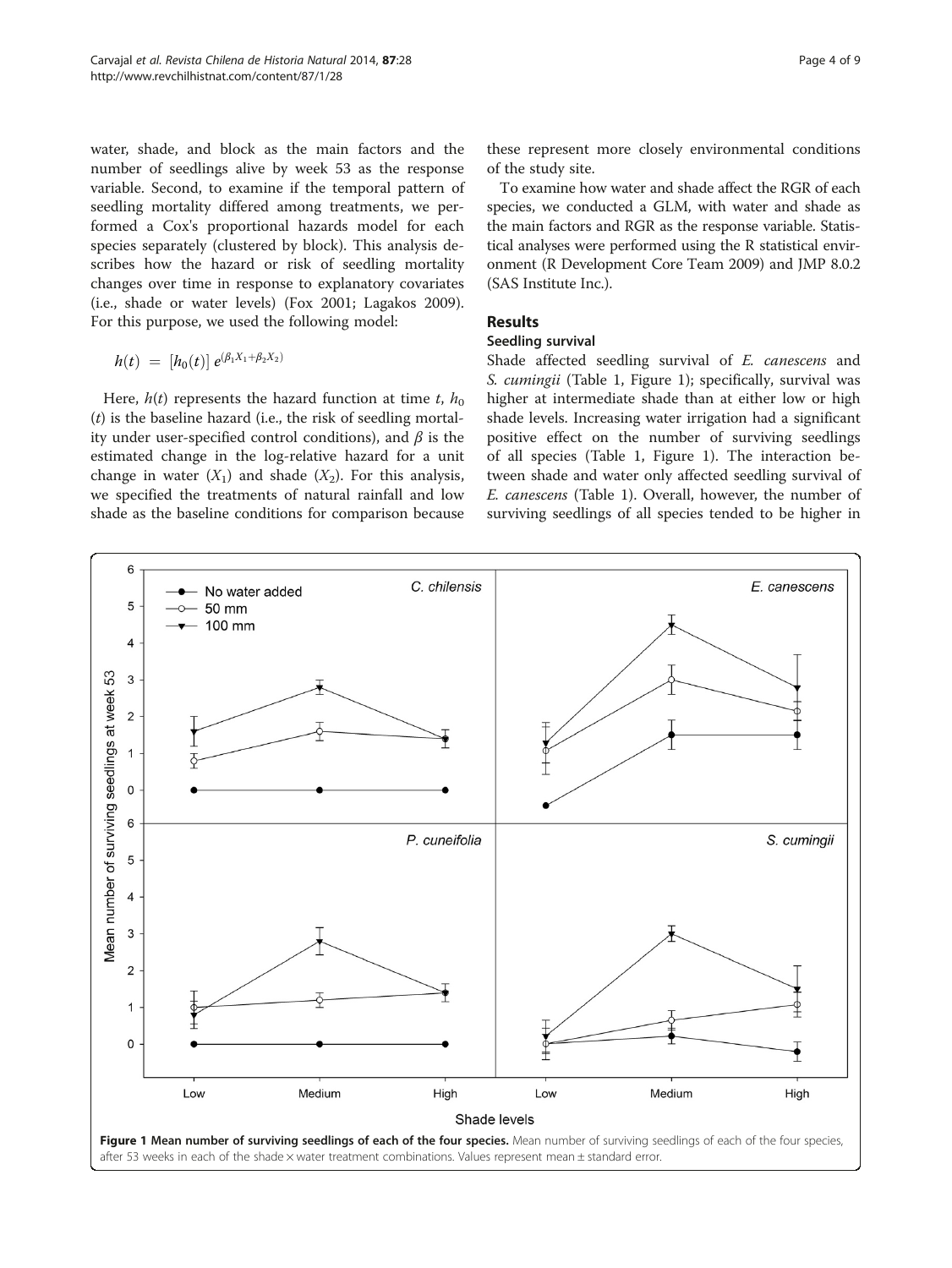<span id="page-4-0"></span>environments with intermediate shade and 100 mm of added water, than in high or low shade environments with either 50 mm or no water added (Figure [1\)](#page-3-0).

The temporal pattern of seedling survival of all species differed significantly in response to shade treatments. Specifically, the risk of seedling mortality was decreased by 30%, 42%, 19%, and 32% for C. chilensis (Wald test = 28,537,544, d.f. = 4, P < 0.009), E. canescens (Wald test = 957.2, d.f. = 4, P < 0.009), P. cuneifolia (Wald test = 2,961, d.f. = 4,  $P$  < 0.009), and *S. cumingii* (Wald test = 147.6, d.f. = 4,  $P$  < 0.009), respectively, in plots with intermediate shade compared to plots with low shade (1-βexp, Additional file [1:](#page-7-0) Table S1). In high shade plots, only P. cuneifolia and S. cumingii showed a significant reduction in the risk of seedling mortality (7% and 17%, respectively) (Additional file [1](#page-7-0): Table S1). Similarly, for all four species, both water addition treatments led to higher seedling survival than the treatment with only natural rainfall (i.e., no added water). Specifically, survival rate of C. chilensis, E. canescens, P. cuneifolia, and S. cumingii was 39%, 38%, 29%, and 34% higher in plots with 100 mm of added water and 28%, 33%, 18%, and 22% higher in plots with 50 mm of added water than in plots with only natural rainfall (Additional file [1](#page-7-0): Table S1).

We found interspecific differences in seedling survival among the treatment combinations. E. canescens had the highest survivorship and was the most tolerant species to both drought and shade; conversely, P. cuneifolia had the least tolerance to drought and shade as evidenced by having the lowest survival in treatments with either high shade or no added water (Figure 2). Seedling survival of C. chilensis and S. cumingii was similar across all treatment combinations, except for the combination of low shade and 100 mm of added water where C. chilensis had higher survival rates than S. *cumingii* (Figure 2). In all species, the combination of low shade and natural rainfall (i.e., no water added) had the greatest negative impact on survival. In contrast, survival rates were highest in plots with intermediate shade and 100 mm of added water (Figure 2). Finally, as evidenced by the

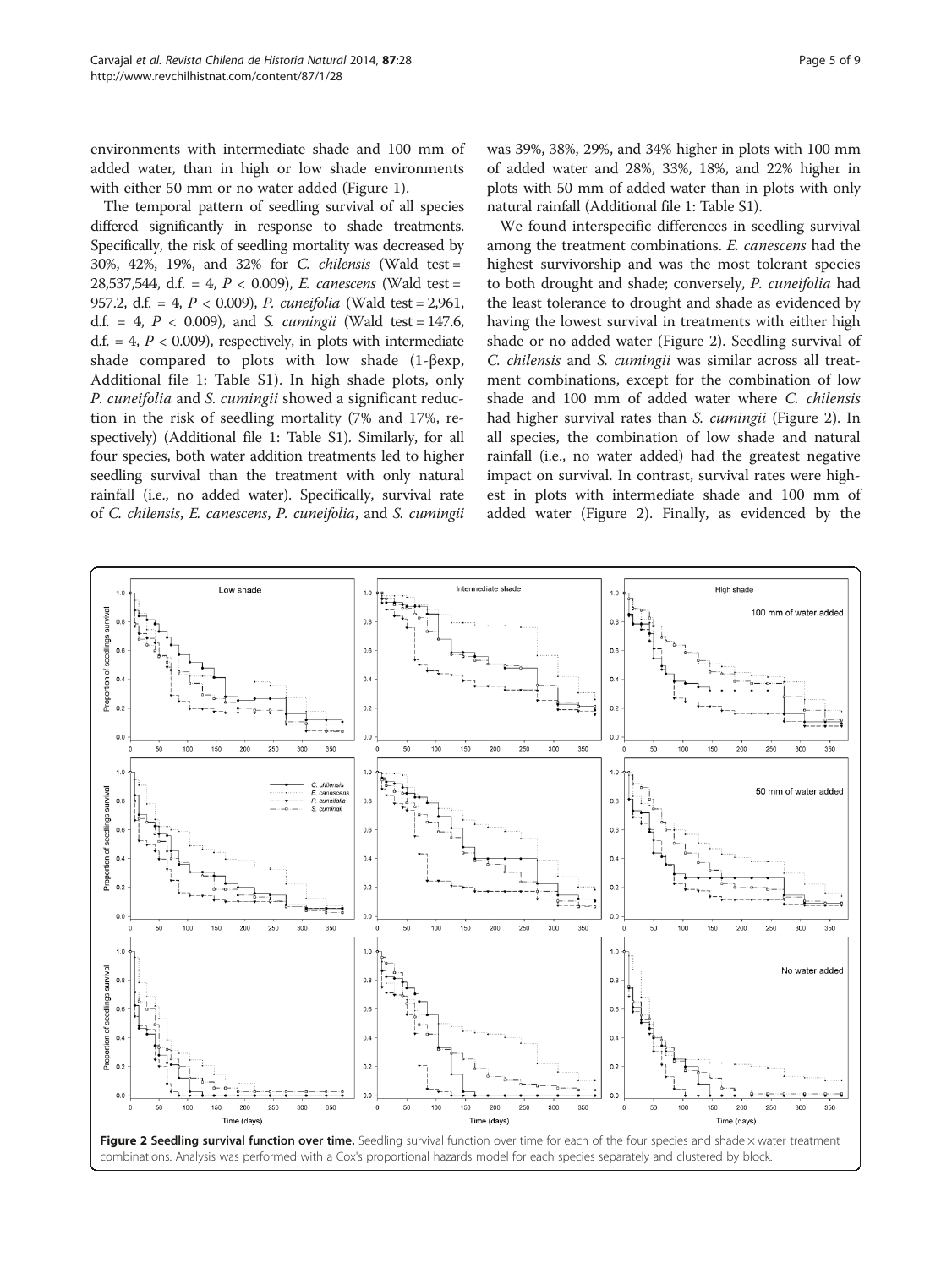speed of mortality, the impact of drought on seedling survival was generally highest at low shade levels and lowest at intermediate shade (Figure [2](#page-4-0)).

#### Relative growth rate

Water and shade had independent effects on the RGR of seedlings of all species, whereas their interaction affected all, except for P. cuneifolia (Table 2). RGRs were consistently negative for seedlings in low shade treatments, irrespective of the amount of water added (Figure [3](#page-6-0)). Overall, positive RGRs were attained only at intermediate or high shade levels with either 50 or 100 mm of water added for all species but E. canescens (Figure [3\)](#page-6-0). Moreover, drought (i.e., no water added) reduced RGR similarly across light treatments (Figure [3\)](#page-6-0). Because our RGR estimator was the leaf number, these results reveal that plants tend to shed their leaves in low shade levels and in treatments with no water added (Figure [3](#page-6-0)).

## **Discussion**

In this study, we have shown that seedling survival of common species in the Chilean coastal desert increased

Table 2 Results of the two-way GLM testing on total RGR for each species

| <b>Species</b> | Parameter            | d.f.           | <b>Estimated</b> | T value | P          |
|----------------|----------------------|----------------|------------------|---------|------------|
| C. chilensis   |                      |                |                  |         |            |
|                | Intercept            | 40             | 0.07             | 5.86    | $< 0.009*$ |
|                | Shade                | $\overline{2}$ | $-0.03$          | $-5.27$ | $< 0.009*$ |
|                | Water                | $\overline{2}$ | $-0.03$          | $-5.99$ | $< 0.009*$ |
|                | Block                | $\overline{4}$ | 0.00             | 1.24    | 0.223      |
|                | Shade $\times$ water | $\overline{4}$ | 0.01             | 4.06    | $< 0.009*$ |
| E. canescens   |                      |                |                  |         |            |
|                | Intercept            | 40             | 0.021            | 2.65    | $0.012*$   |
|                | Shade                | $\mathfrak{D}$ | $-0.02$          | $-3.68$ | $< 0.009*$ |
|                | Water                | $\overline{2}$ | $-0.02$          | $-4.17$ | $< 0.009*$ |
|                | Block                | $\overline{4}$ | 0.00             | 1.74    | 0.089      |
|                | Shade $\times$ water | $\overline{4}$ | 0.01             | 2.78    | $< 0.009*$ |
| P. cuneifolia  |                      |                |                  |         |            |
|                | Intercept            | 40             | 0.02             | 2.49    | $0.017*$   |
|                | Shade                | $\overline{2}$ | $-0.01$          | $-2.59$ | $0.014*$   |
|                | Water                | $\overline{2}$ | $-0.01$          | $-3.23$ | $< 0.009*$ |
|                | Block                | $\overline{4}$ | 0.00             | 0.58    | 0.565      |
|                | Shade $\times$ water | $\overline{4}$ | 0.00             | 1.72    | 0.094      |
| S. cumingii    |                      |                |                  |         |            |
|                | Intercept            | 40             | 0.05             | 6.35    | $< 0.009*$ |
|                | Shade                | $\overline{2}$ | $-0.02$          | $-5.06$ | $< 0.009*$ |
|                | Water                | $\overline{2}$ | $-0.00$          | $-4.52$ | $< 0.009*$ |
|                | Block                | $\overline{4}$ | $-0.00$          | $-0.27$ | 0.786      |
|                | Shade $\times$ water | $\overline{4}$ | 0.01             | 2.87    | $< 0.009*$ |

\*incates significant differences among treatments.

both with higher water supply and with intermediate shade. These results not only highlight the importance of water for plant recruitment in desert ecosystems but also point to shade as a factor that enhances seedling recruitment. Additionally, except for E. canescens, we found no evidence of an interactive effect between shade and water. Responses of RGRs to water and shade showed that lower RGRs were generally associated to low shade environments and that drought has a similar impact across shade treatments. It is interesting to note that the different shrub species showed similar patterns, suggesting similar constraints on establishment (Figures [1](#page-3-0) and [2](#page-4-0)).

#### Seedling survival

Seedling survival of all the species examined was highest at intermediate shade levels compared to low or high shade. Similar results were found by Martínez-Tillería et al. [\(2012\)](#page-8-0) for six Coastal Atacama Desert shrubs. These positive effects of intermediate shade on seedling survival suggest first that, compared with low shade, artificial shelters could promote stress amelioration of the environmental conditions by reducing PAR levels (83% reduction compared with low shade). As a consequence of this reduction, water availability in the topsoil layers is increased and water stress is reduced (Maestre et al. [2003a](#page-8-0)), which reduces transpirational demands (Holmgren [2000](#page-8-0)) and ultimately results in an increase in seedling establishment (Schöb et al. [2013;](#page-8-0) McIntire and Fajardo [2014](#page-8-0)). In addition, shade can reduce tissue desiccation and photo-oxidative stress, both of which negatively impact seedling survival (Valladares and Pearcy [1997](#page-8-0); Sack [2004\)](#page-8-0). Second, higher survival in intermediate shade levels suggests that in deep shade conditions seedlings may not be able to maintain a positive carbon balance (i.e., the balance between carbon uptake in photosynthesis minus carbon lost by respiration) (Aranda et al. [2007](#page-7-0)). For example, Walters and Reich [\(2000](#page-8-0)) found that Populus tremuloides had a high  $CO<sub>2</sub>$  loss and low  $CO<sub>2</sub>$ gain at low PAR levels. Similarly, Baltzer and Thomas ([2007](#page-7-0)) showed that carbon gain is constrained in low light environments and that plants have high  $CO<sub>2</sub>$  loss, which ultimately affects plant survival.

As expected, the addition of supplemental water enhanced seedling survival of all species. These results are consistent with other studies examining shrub seedling establishment in arid and semiarid ecosystems (Maestre et al. [2003a;](#page-8-0) León et al. [2011;](#page-8-0) Martínez-Tillería et al. [2012](#page-8-0)). For example, León et al. [\(2011\)](#page-8-0) showed that seedling establishment in the Atacama Desert was possible only when rainfall levels were above 206 mm, which is similar to an El Niño event (Montecinos and Aceituno [2003](#page-8-0)). Similarly, Martínez-Tillería et al. [\(2012\)](#page-8-0) found that the addition of water enhanced seedling survival of native Atacama shrubs. In summary, because seedlings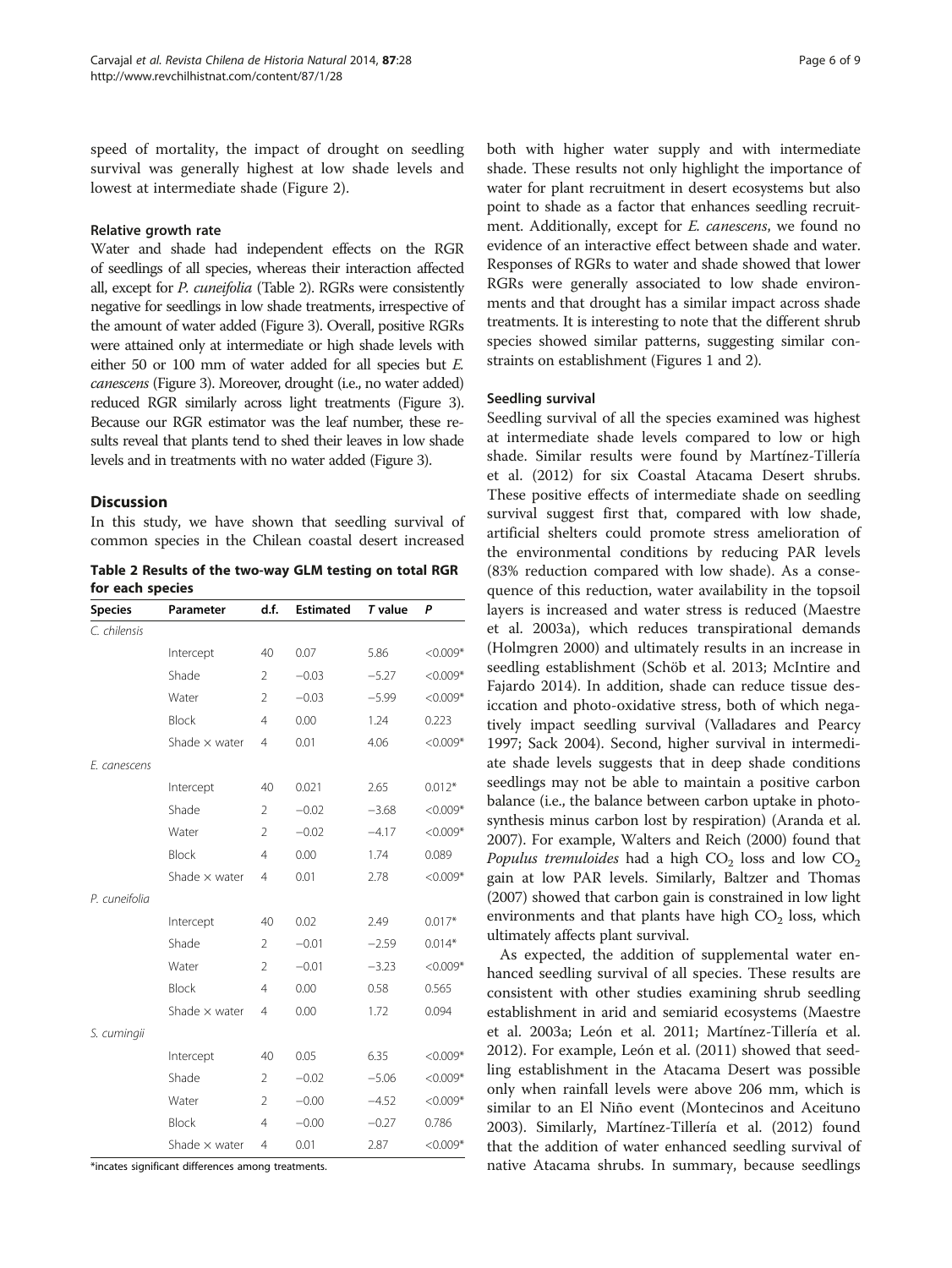<span id="page-6-0"></span>

are very sensitive to dehydration (Evans and Etherington [1991](#page-7-0)), an additional water input can have a large impact on the regeneration dynamics of Atacama Desert shrubs, which corroborates the relevance of El Niño years for plant regeneration in this region.

Interactive effects between shade and water on seedling survival were only observed for *E. canescens*; specifically, the number of surviving seedlings was higher in environments with intermediate shade and high water than in high or low shade environments with either intermediate or low water addition. This result is in agreement with Holmgren et al.'s [\(2012\)](#page-8-0) findings, who, in a meta-analysis of 65 published studies, found that along an irradiance gradient the positive effects of shade on plant performance are more likely at intermediate light levels than in high or low shade because the effect of drought is countered at intermediate irradiance. However, the absence of interactive effects of water and shade for C. chilensis, P. cuneifolia, and S. cumingii would imply that shade may not compensate for the stress produced by drought for these species, something that was found for other

species of the Coastal Atacama Desert (R.P. López, personal observation), thus suggesting that these species are more dependent on rain for seedling establishment. Finally, the positive effects of shade under dry conditions as well as with increased irrigation were even more evident when considering the trajectory of the survival curve with the Cox's proportional hazards model, which showed a positive effect in all four species. Our results are in agreement with those of other studies that show that a facilitative effect of shade under dry conditions is a key driver for seedling establishment not only in Mediterranean (Maestre et al. [2003b,](#page-8-0) Sánchez-Gómez et al. [2006](#page-8-0)) and desert ecosystems (Martínez-Tillería et al. [2012](#page-8-0)) but also in a wet tropical environment (Holmgren et al. [2012\)](#page-8-0).

#### Seedling growth

Our results showed that RGRs were negative (i.e., plants shed their leaves and/or produced fewer leaves) in low shade treatments (irrespective of the water treatments) and that higher RGRs were reached at intermediate and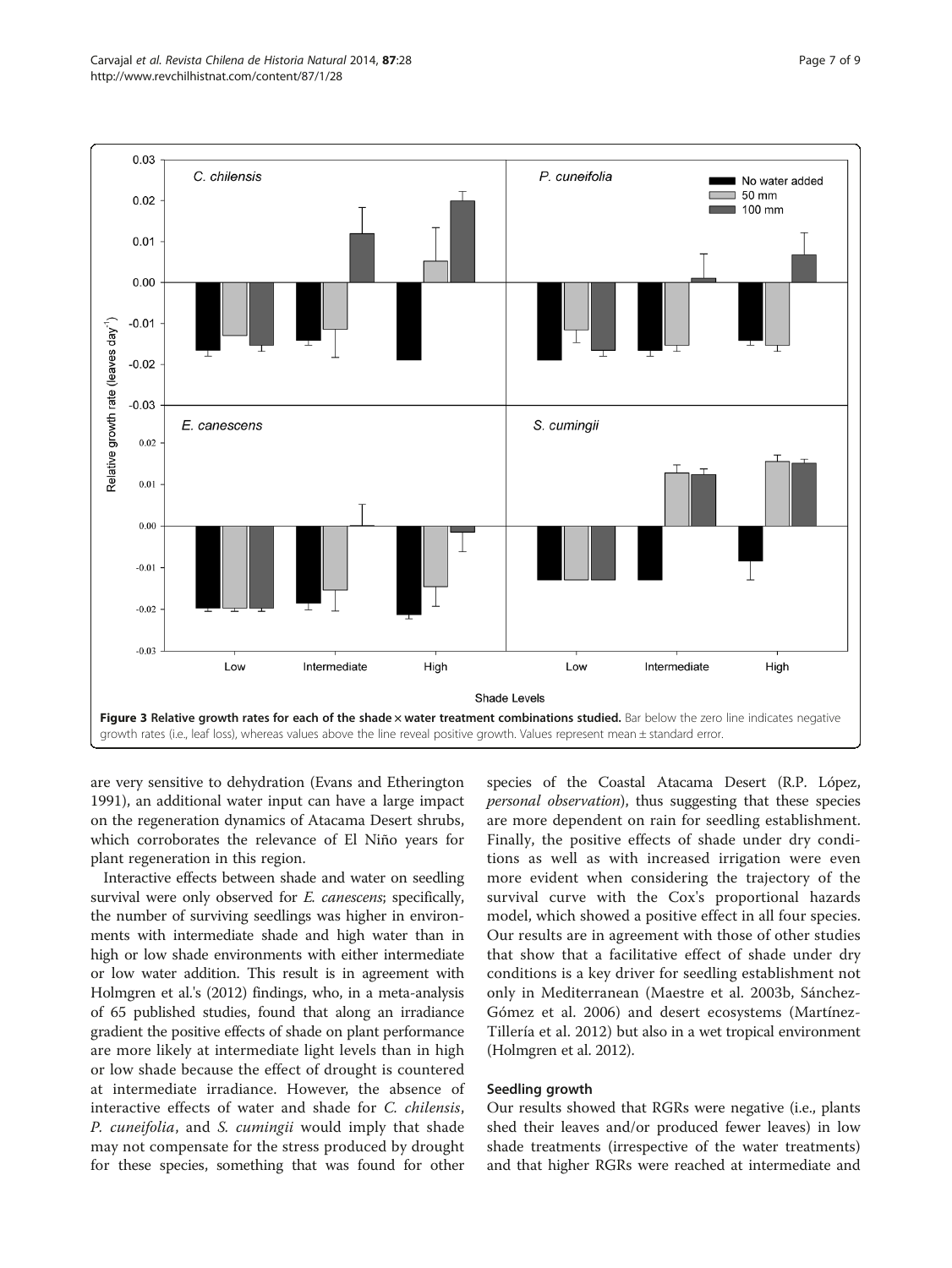<span id="page-7-0"></span>high shade levels with either 50 or 100 mm of added water for all species but *E. canescens*. It is interesting to note that shade did not compensate the negative effects of drought (no water added) on leaf number, especially in E. canescens, but it did so at moderate drought levels (50 mm of added water) for C. chilensis and S. cumingii, again showing the importance of shaded microhabitats beneath shrubs. As described above, the effect of shade on RGR is probably due to an increase in water availability at the top soil layers (Maestre et al. [2003a](#page-8-0)). Thus, plants grow faster than in low shade because there is no need to allocate a large amount of biomass to roots. Conversely, plants subjected to drier conditions need to allocate relatively more biomass to roots than to aboveground structures (Smith and Huston [1989\)](#page-8-0), which increases a plant's ability to acquire water (Heschel et al. 2004) and ultimately its survival (Lloret et al. [1999](#page-8-0)). On the other hand, because we used the number of leaves to estimate RGR, low RGR in plants in high light may be a mechanism to avoid damage to the photosynthetic apparatus (Powles [1984](#page-8-0)). For example, Valladares and Pearcy [\(1997](#page-8-0)) found that plants exposed to full sunlight showed chronic photoinhibition, even in wellwatered conditions. Chronic photoinhibition leading to leaf abscission was also observed in semi-deciduous shrubs of the genus *Cistus* in drought conditions (Werner et al. [1999](#page-8-0)).

## Conclusions

In conclusion, our results illustrate how abiotic conditions, especially those related to water economy, can constrain seedling establishment. Moreover, we show that environmental conditions provided by nurse plants can promote seedling survival and growth and are consistent with the idea that under-canopy microhabitats may be safe sites for woody species of the coastal desert. In fact, the early phases in the life cycle of desert shrubs constitute a true bottleneck, and any improvement in the microenvironment conditions can be considered as important in terms of survival of the seedling. In our study, shade did not compensate the stress produced by drought for C. chilensis, P. cuneifolia, and S. cumingii, suggesting that these species would be more vulnerable to changes in the amount of rainfall predicted by climate change scenarios. Finally, our results highlight the importance of a better understanding of the interactive effects of water availability and irradiance on survival and growth of seedlings to predict future impact of climate change in plant communities of the Atacama Desert.

## Additional file

[Additional file 1: Table S1.](http://www.revchilhistnat.com/content/supplementary/s40693-014-0028-9-s1.docx) Cox proportional hazards regressions of seedling survival clustered by block. Because the dependent variable in the model is the risk of seedling mortality, negative coefficients (β)

indicate that a factor has a positive effect on seedling survival (and vice-versa) when compared against the hazard in plots that have no water added and high light levels.

#### Abbreviations

RGR: Relative growth rate; PAR: Photosynthetically active radiation.

#### Competing interests

The authors declare that they have no competing interests.

#### Authors' contributions

DEC and APL performed statistical analyses and wrote the first draft of the manuscript. PJT collected data. RPL contributed significantly to the introduction and discussion. FAS contributed substantially to revisions. All authors read and approved the final manuscript.

#### Acknowledgements

We thank Joaquín Morales who assisted with the field data collection. This study was supported by grants from FONDECYT (1.071.012), Compañía de Aceros del Pacífico (CAP-Minería), Chilean Millennium Initiative (ICMP02-051-F), and CONICYT (PFB-23). A doctoral fellowship CONICYT (21140050) for DEC and CONICYT (63130048) for RPL and a Posdoctoral grant FONDECYT (3120123) for APL provided financial support while this manuscript was being written.

#### Author details

<sup>1</sup>Departamento de Biología, Facultad de Ciencias, Universidad de La Serena, and Instituto de Ecología y Biodiversidad (IEB), Casilla 554, La Serena, Chile. <sup>2</sup>Programa de Doctorado en Biología y Ecología Aplicada, Universidad de La Serena, La Serena, Chile. <sup>3</sup>Centro de Estudios Avanzados en Zonas Áridas (CEAZA), Raúl Bitrán 1305, La Serena, Región de Coquimbo, Chile.

#### Received: 5 June 2014 Accepted: 5 November 2014 Published online: 26 November 2014

#### References

- Aranda I, Pardos M, Puertolas J, Jimenez MD, Pardos JA (2007) Water-use efficiency in cork oak (Quercus suber) is modified by the interaction of water and light availabilities. Tree Physiol 27:671–677
- Baltzer JL, Thomas SC (2007) Physiological and morphological correlates of whole-plant light compensation point in temperate deciduous tree seedlings. Oecologia 153(2):209–223, doi:10.1007/s00442-007-0722-2

Belsky AJ, Amundson RG, Duxbury JM, Riha SJ, Ali AR, Mwonga SM (1989) The effects of trees on their physical, chemical, and biological environments in a semi-arid savanna in Kenya. J Appl Ecol 26(3):1005–1024, doi:10.2307/2403708

- Callaway RM (1995) Positive interactions among plants. Bot Rev 61(4):306–349 Crawley MJ (2007) The R Book, 1st edn. John Wiley & Sons Ltd, Chichester West Sussex
- Ehleringer JR, Cooper TA (1992) On the role of orientation in reducing photoinhibitory damage in photosynthetic-twig desert shrubs. Plant Cell Environ 15(3):301–306
- Evans CE, Etherington JE (1991) The effect of soil water potential on seedling growth of some British plants. New Phylogist 118:571–579

Fox GA (2001) Failure-time analysis: studying times to events and rates at which events occur. In: Scheiner SM, Gurevitch J (eds) Design and Analysis of Ecological Experiments, 2nd edn. Oxford University Press, New York, pp 235–266

- Franco AC, Nobel PS (1989) Effects of nurse plants on the microhabitat and growth of cacti. J Ecol 77(3):870–886
- Gajardo R (1994) La Vegetación Natural de Chile: clasificación y distribución geográfica. Editorial Universitaria, Santiago, Chile
- Grubb PJ (1977) The maintenance of species richness in plants communities: the importance of the regeneration niche. Biol Rev 52:107–145
- Gutierrez JR, Holmgren M, Manrique R, Squeo FA (2007) Reduced herbivore pressure under rainy ENSO conditions could facilitate dryland reforestation. J Arid Environ 68(2):322–330, doi:10.1016/j.jaridenv.2006.05.011

Harper JL (1977) Population Biology of Plants. Academic Press, London Heschel MS, Sultan SE, Glover S, Sloan D (2004) Population differentiation and plastic responses to drought stress in the generalist annual Polygonum persicaria. Int J Plant Sci 165(5):817–824, doi:10.1086/421477